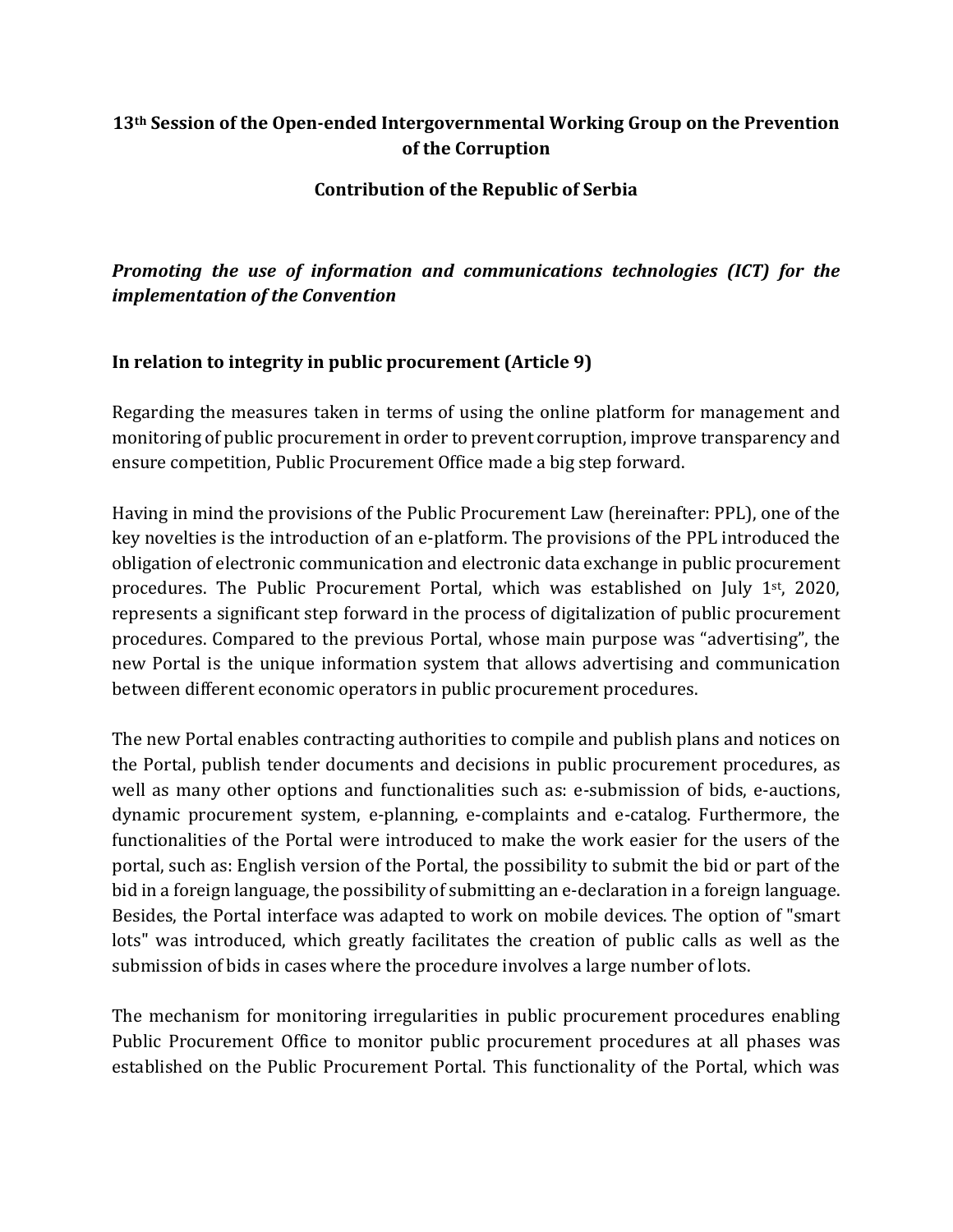developed during 2021, greatly facilitates the process of monitoring over the entire public procurement system.

Also, in 2021, Public Procurement Office organized a series of trainings on the implementation of the PPL and Public Procurement Portal, as well as two trainings for representatives of the Special Anti-Corruption Department of the Higher Public Prosecutor's Offices and the Anti-Corruption Department of the Ministry of Interior. The participants of the webinars were presented disputable issues during the processing of cases of abuse related to public procurement.

During 2021, Public Procurement Office also presented the "Guide through the monitoring over implementation of regulations in the field of public procurement", in order to improve cooperation and coordination of competent institutions, which is extremely important for effective elimination of irregularities in the public procurement system.

All above mentioned indicates that the public procurement system is improved in terms of transparency and competition, as well as in terms of preventing corruption and eliminating irregularities in the public procurement system.

## **In relation to Public Reporting (Article 10)**

## **(within the purview of the Commissioner for Access to Information of Public Importance and Personal Data Protection)**

Law on Free Access to Information of Public Importance was adopted in 2004, and it provided mechanisms of transparency and accountability of public administration. Among other mechanisms, it introduced the obligation of Information Booklet – a set of standardized information on public authority that should be proactively published on the web site of each institution that has this obligation.

The scope of public authorities is defined in art. 3 of this Law and included (until adopted amendments in 2021) "A central government body, a territorial autonomy body, a local selfgovernment body or an organization vested with public powers (hereinafter referred to as government body)", and there were around 3.800 such authorities. After adopted amendments in 2021, this scope is extended to over 11.000 public authorities and it includes:

- 1) body of the Republic of Serbia;
- 2) the body of the autonomous province;
- 3) body of the municipality, city, city municipality and the city of Belgrade;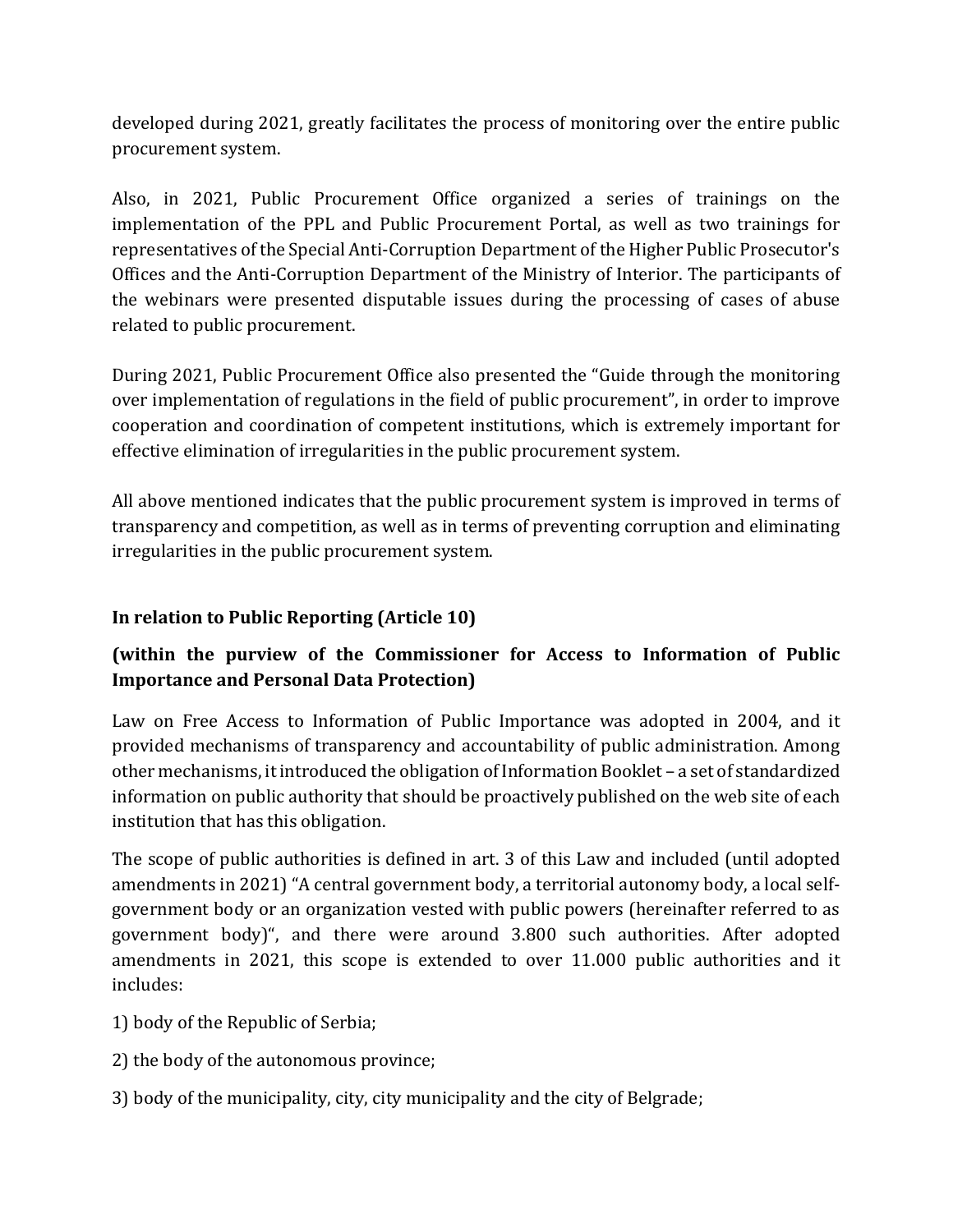4) public enterprise, institution, organization and other legal entity, which is established by a regulation or decision of the body referred to in item 1) to 3) of this paragraph;

5) a company whose founder or member is the Republic of Serbia, an autonomous province, a unit of local self-government, or one or more authorities referred to in item 1) to 4) of this paragraph with 50% or more of shares or stakes in the sum or with more than half of the members of the management body;

6) a company whose founder or member is one or more authorities from point. 1) to 5) of this paragraph with 50% or more shares or stakes in the sum;

7) a legal entity whose founder is a company from item 5) or 6) of this paragraph;

This obligation will be effective as of November 2022, and the novelty imposed is the form of this Information booklet – it should be an online platform, unlike its previous form in a text document (Word/PDF).

The content of Information booklet is defined in art. 39 of the Law, and elaborated in bylaw "Instructions for the preparation and publication of the Information Booklet on the work of public authorities". The information proactively published consists of:

1) basic data on the body and the information booklet (including working hours and information on accessibility for persons with disabilities of the facilities used by the body);

2) organizational structure (organization chart);

3) names, contact details and description of the functions of the heads of organizational units;

4) description of the rules regarding the publicity of work;

5) description of competencies, authorizations and obligations;

6) description of actions within the competences, authorizations and obligations;

7) for collegial bodies, data on held sessions and description of the manner of decisionmaking;

8) stating the regulations that the body applies in its work and the regulations for the adoption of which it is competent;

9) listing strategies, programs, plans and reports adopted by the body;

10) citing the acts from item 8) and 9) of this paragraph which are in the process of preparation by the body;

11) list of services provided by the body to interested persons;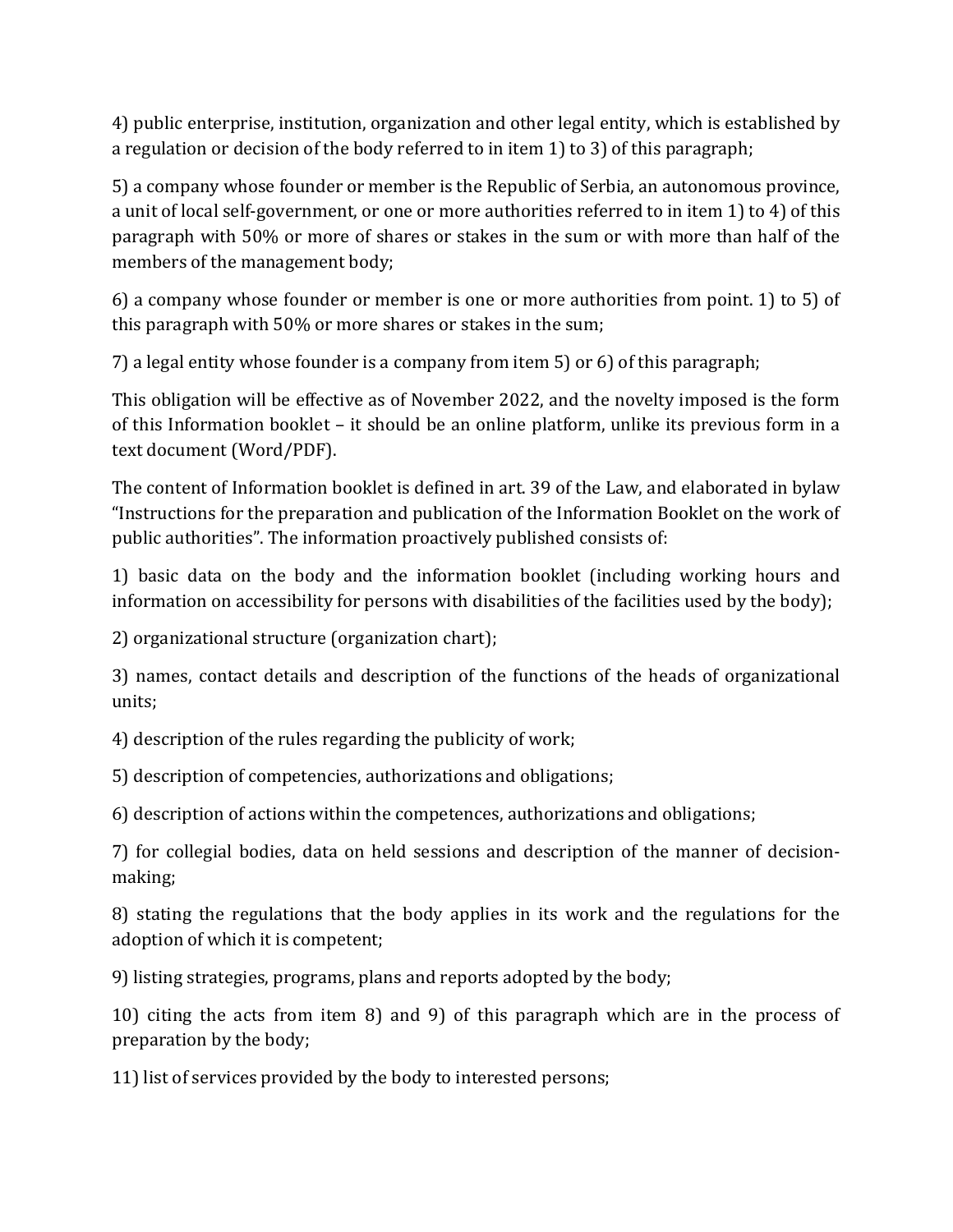12) the procedure for the provision of services referred to in item 11) of this paragraph;

13) review of data on provided services referred to in item 11) of this paragraph;

14) financial data (data on the budget, ie financial plan and sources of income);

15) data on public procurement, including the public procurement plan and the list of concluded contracts on procurement of goods, services, works and real estate, with the values of concluded contracts, date of conclusion and duration;

16) data on state aid (with data on the subjects of subsidies and donations and their amounts);

17) data on performed inspections and audits of the body's operations;

18) data on paid salaries, salaries and other incomes, including data on salaries of management bodies, ie management and heads of organizational units;

19) data on the means of work and facilities that the body owns or uses;

20) storage of information carriers;

21) types of information in possession, including the content of databases and registers managed by the body;

22) types of information to which the authority provides access;

23) list of most frequently requested information of public importance;

24) information on the submission of the request, with addresses for receiving mail and email and data on deadlines for handling the request, the right to a legal remedy and the person responsible for handling the request.

Information booklet is updated on a monthly basis.

If some information is not available in the Information booklet, one can submit request for access to information of public importance, and Law defines deadlines for responding to such requests (15 days, 40 days if the scope of requested information is large, or 48 hours If a request relates to information which can reasonably be assumed to bear on the protection of a person's life or freedom and/or the protection of public health and the environment). The access to information will not be granted if conditions from art. 9 are met – if granting access to it would

1) Expose to risk the life, health, safety or another vital interest of a person;

2) Jeopardize, obstruct or impede the prevention or detection of criminal offence, indictment of a criminal offence, pretrial proceedings, trial, execution of a sentence or enforcement of punishment, any other legal proceeding, or unbiased treatment and a fair trial;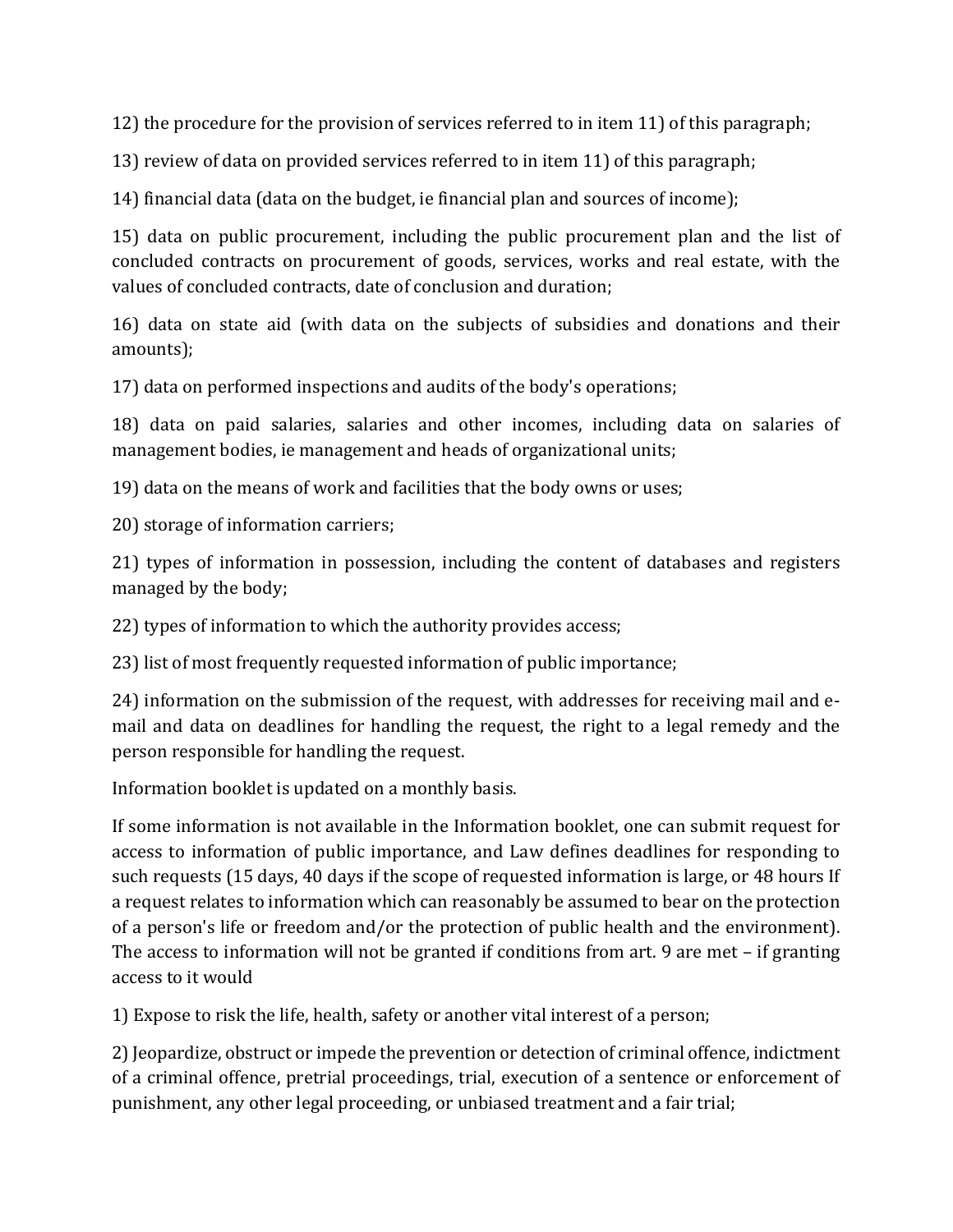3) Seriously threaten national defense, national and public safety or international relations;

4) Substantially undermine the government's ability to manage the national economic processes or significantly impede the achievement of justified economic interests;

5) Make available information or a document qualified by regulations or an official document based on the law as state, official, commercial or other secret, i.e. if such a document is accessible only to a specific group of persons and its disclosure could seriously legally or otherwise prejudice the interests that are protected by the law and override the access to information interest.

Also, a public authority shall not grant an applicant his/her right to access information of public importance if it would thereby violate the right to privacy, the right to protection of reputation or any other right of a person who is the subject of information except where:

1) The person concerned has given his/her consent;

2) Such information relates to a person, event or occurrence of public interest, especially in case of holder of public office or political figures, insofar as the information bears relevance on the duties performed by that person;

3) A person's behavior, in particular concerning his/her private life, has provided sufficient justification for a request for such information.

### **(within the purview of the Ministry of Interior)**

In accordance with the article 224. paragraph 5. of the Law on Police, Internal Affairs Sector of the Ministry of the Interior, within three months from the end of the calendar year, publish the work report for the previous year, including the basic statistics on the activities undertaken and the results achieved. The annual work report is published on the website of the Ministry of the Interior.

The processing of requests for free access to information of public importance is carried out in accordance with the Law on Free Access to Information of Public Importance and secondary legislation adopted pursuant to this Law. Requests are processed without delay, and not lather than within 15 days from the receipt of the request. If the request is approved, the applicant is informed whether the requested authority holds the information concerned, and the relevant document is presented or its copy issued to the applicant. If there are reasons for rejecting the applicant's request for information whether the requested authority holds the information concerned, a decision rejecting the request is made within 15 days at the latest, with a note that a complaint may be filed against it to the Commissioner for Information of Public Importance and Personal Data Protection. If in the course of the processing of the request it is established that the Ministry of the Interior does not hold the document containing the requested information and that, to its knowledge, the holder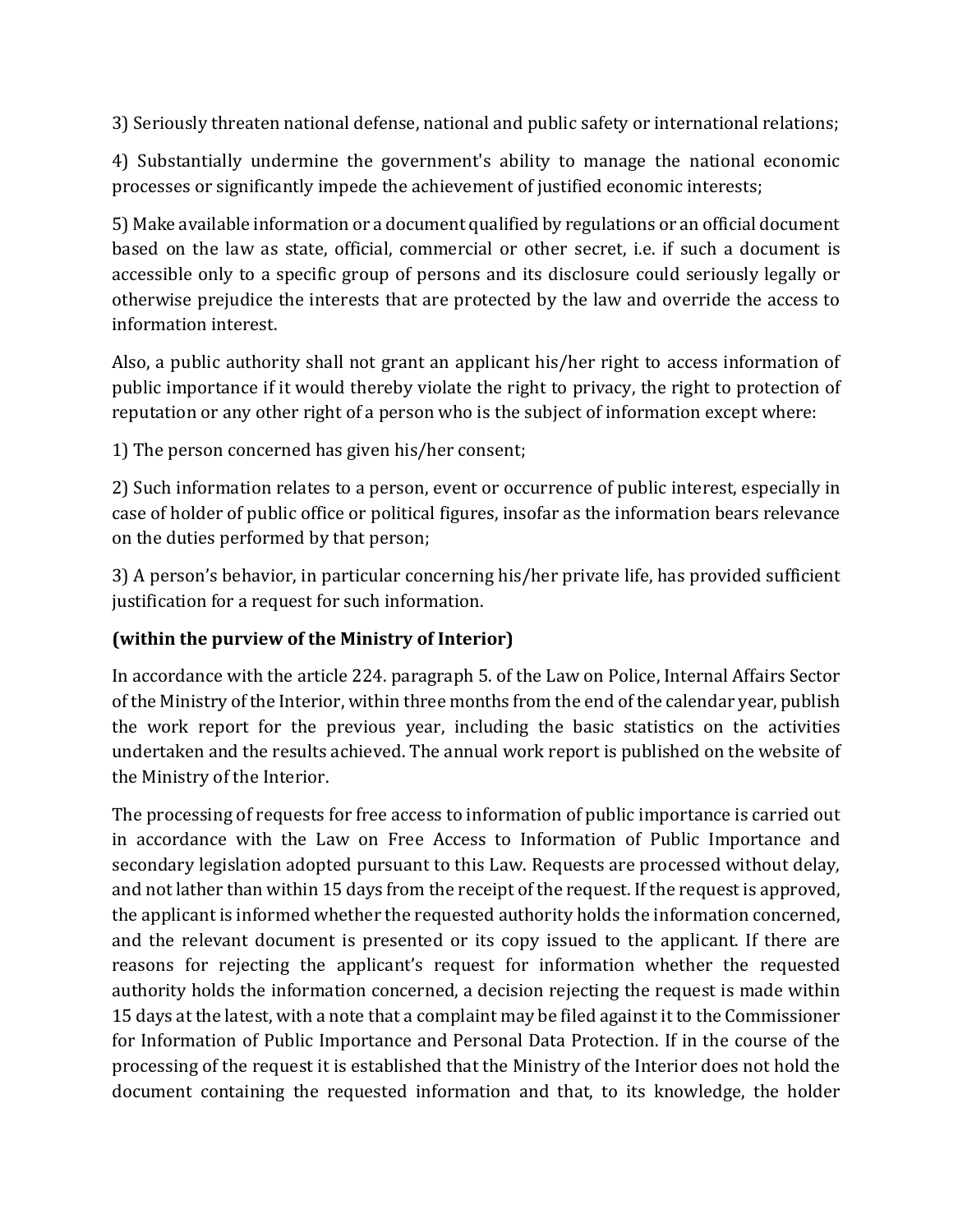thereof is another state authority, the request is forwarded to the Commissioner and the applicant is notified of the document's holder. The processing of requests for free access to information of public importance is governed by the Law on General Administrative Procedure, unless otherwise provided by the Law on Free Access to Information of Public Importance.

The public is informed about the organisation and functioning of a state administration body and transparency of its work through the information booklet, which is published and regularly updated. It is designed following the Instruction for the Preparation and Publication of Information Booklets on the Work of Public Authorities, which was adopted pursuant to the Law on Free Access to Information of Public Importance. The Instruction prescribes in detail the content and mandatory elements of information booklets, so they contain, *inter alia*, general information about the authority concerned, its organisational structure, names and surnames, contact details and descriptions of functions performed by heads of organisational units, description of rules related to the transparency of work, description of competencies, powers and obligations, public procurement data including public procurement plans, data on salaries paid, financial data (on the budget, financial plan and sources of income), etc.

# **(within the purview of the Public Policy Secretariat of the Republic of Serbia)**

As a public administration authority competent for public policy coordination, the Public Policy Secretariat is in charge of managing the Unified Information System. The Unified Information System is the unified national electronic system in which the planning system participants input the content of their public policy documents and medium-term plans and perform reporting in accordance with the Law on the planning system of the Republic of Serbia.

A public administration body generates the report for the public policy documents  $implementation<sup>1</sup>$  $implementation<sup>1</sup>$  $implementation<sup>1</sup>$  by taking over relevant data from the Unified Information System, entered into the Unified Information System when drafting the given public policy document and during the drafting of mid-term plans that the given public policy document is being implemented through, and during reporting on the implementation of such mid-term plans, and by direct entry into the Unified Information System of the missing data.

Reporting on the results of the implementation of a public policy document is performed by publishing on the website of the proponent and/or adopting authority, within the deadlines prescribed for reporting, in accordance with the law regulating the planning system.

<span id="page-5-0"></span> $<sup>1</sup>$  as per Article 69 of the Regulation on the methodology of public policy management, impact assessment of public</sup> policies and regulations, and the content of individual public policy documents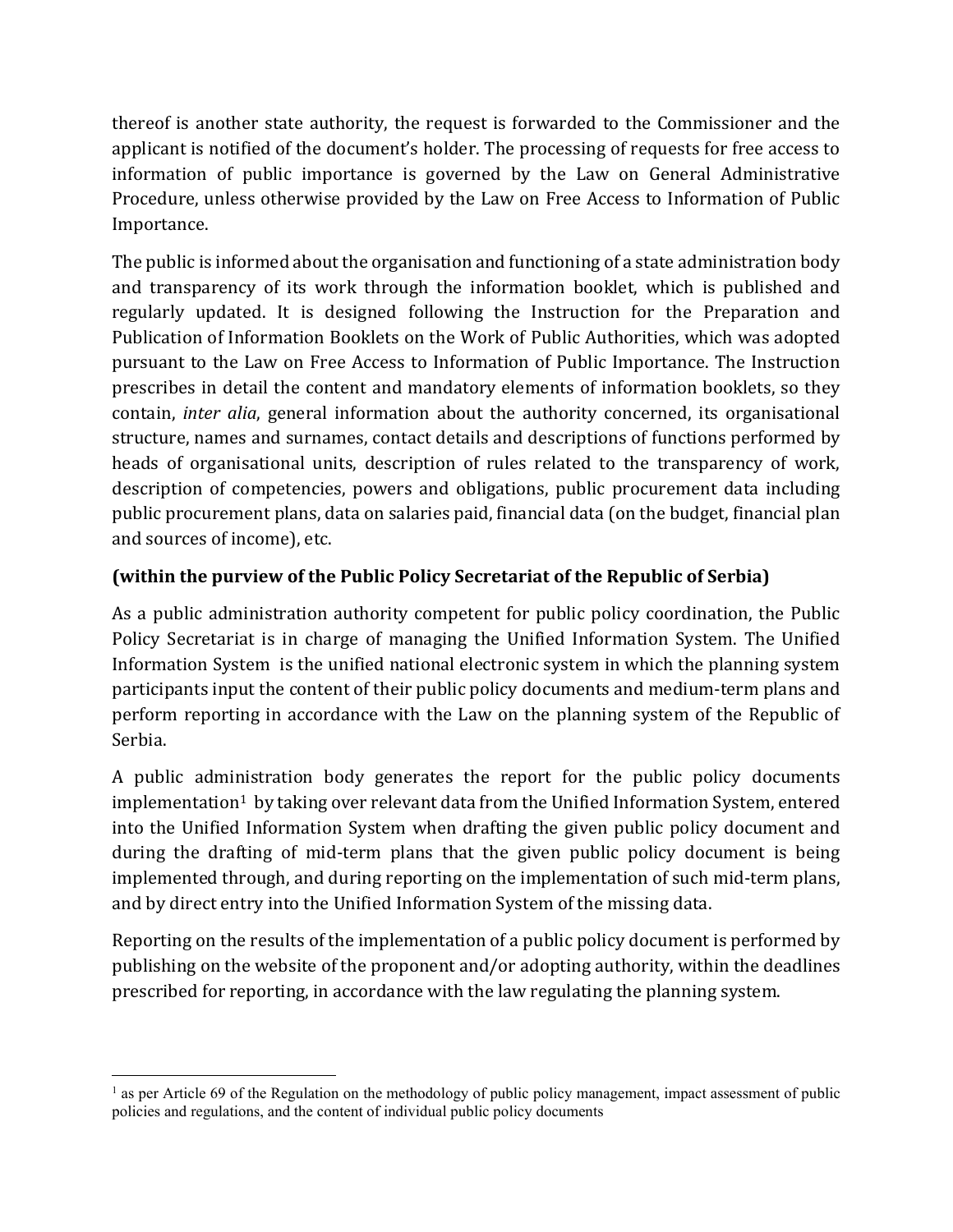Public administration bodies report to the Government on the implementation of a public policy document through the Unified Information System.

The Public Policy Secretariat provides continuous access to users for entering and downloading data from the Unified Information System according to their authorisations.

The Public Policy Secretariat informs the public by making publicly available through their website all development planning documents, public policy documents, mid-term plans and Reports on their implementation, mandatory for publication based on the law regulating the planning system.

The Unified Information System might provide an example of good practice as it enabled continuous monitoring and evaluation of the public policy documents, including those public policy documents that concern the fight against corruption.

For the time being, Unified Information System for public policy planning, monitoring, coordination and reporting is being used by the state administration authorities only. It is expected that UIS, once upgraded shall provide access of other stakeholders to the relevant public policy documents and reports on its implementation which are being created through UIS. For that purposes Public Policy Secretariat shall develop Online monitoring tool (OMT) which will be publicly available with all relevant data enter into UIS. As a good example for OMT model please see<https://monitoring.mduls.gov.rs/>.

## **In relation of participation of society (Article 13)**

On June 16, 2021, the Government of the Republic of Serbia adopted the Decision on the establishment of the "e-Consultation" Portal, which is an integral part of the e-Government Portal, with the aim of enabling the public - in a unique and equal way, electronically (online), to participate in the process of preparation and adoption of public policy documents and regulations.

The е-Consultation portal was launched on December 16, 2021. The Public Policy Secretariat has determined a specific number of its civil servants having different roles in the administration of the e-Consultation portal: administrators, moderators, and evaluators.

This portal is envisaged and realised as a tool that would make the work of the government and its bodies even more transparent and provide a convenient way for citizens, civil society organisations, and professional communities to contribute to the whole process of creating public policy documents and regulations.

Public policy documents concerning the prevention and fight against corruption will be subject to public scrutiny/consultations through the e-Consultation portal, which will result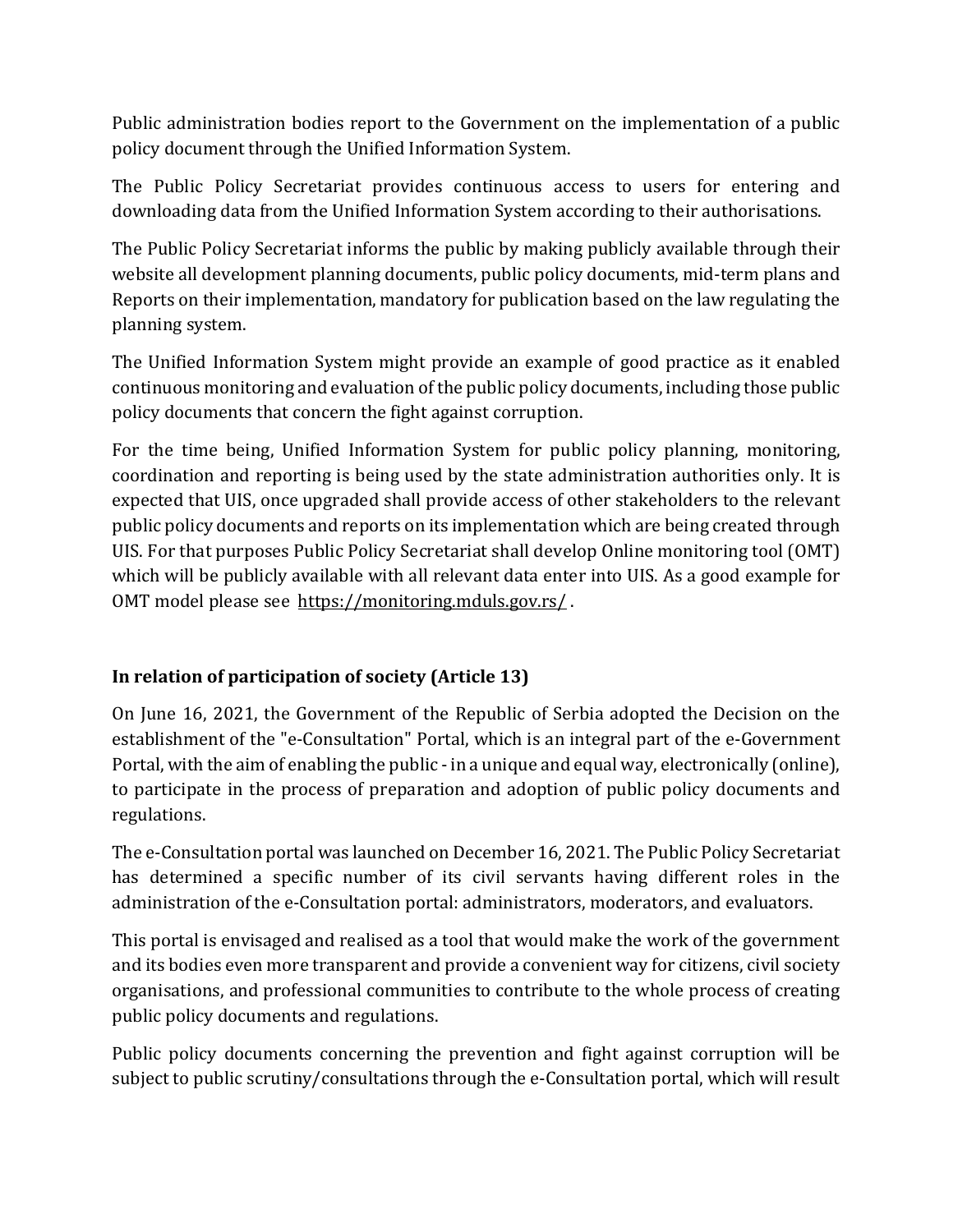in improved public policy documents and regulations that suit the needs of the public, citizens, CSOs, SMEs, Academia, and all the interested parties.

## *Challenges to and good practices in anticorruption awareness-raising, education, training and research (article 13, 1 (c))*

*(c) Undertaking public information activities that contribute to non-tolerance of corruption, as well as public education programmes, including school and university curricula;* 

### **(within the purview of the Agency for Prevention of Corruption)**

The Agency for Prevention of Corruption (hereinafter referred to as: APC) has been introducing and implementing education programs concerning corruption and co-operates with research and civil society organizations in implementing corruption prevention activities.

In 2013, with the EU support (Support to the establishment of the APC-IPA 2008) for the first time the integrated public raising awareness campaign (TV spots, radio spots, micro web site, social media, newspaper, forums, conferences/PR events, posters, brochures, internet banners, manuals, info phone lines, daily newspaper inserts, etc.) was implemented aimed at improving public understanding of corruption problem and prevention mechanisms.

In 2018 the APC organized campaign focused on promotion of the local and provincial anticorruption plans "LAP for stronger integrity" whereas in 2021 a public campaign "For public functions without corruption" was organized as to highlight the importance of preventing corruption in line with the public purpose.

In 2020, 2021 and 2022 the APC held the informative sessions for media and civil society organizations aimed at informing them on the novelties deriving from the new Law on Corruption Prevention as well as the new Law on Financing Political Activities (adopted in 2022) as well as various mechanisms of corruption prevention it has been implementing.

As to conduct its cooperation with civil society organizations in a systematic manner, the APC developed Guidelines for Cooperation with Civil Society Organizations, regulating principles, preconditions and types of the respective cooperation.

The modalities of cooperation include:

1) general support of the APC to the programmes or projects of civil society organizations; 2) cooperation of the APC with the civil society organizations in the programmes or projects;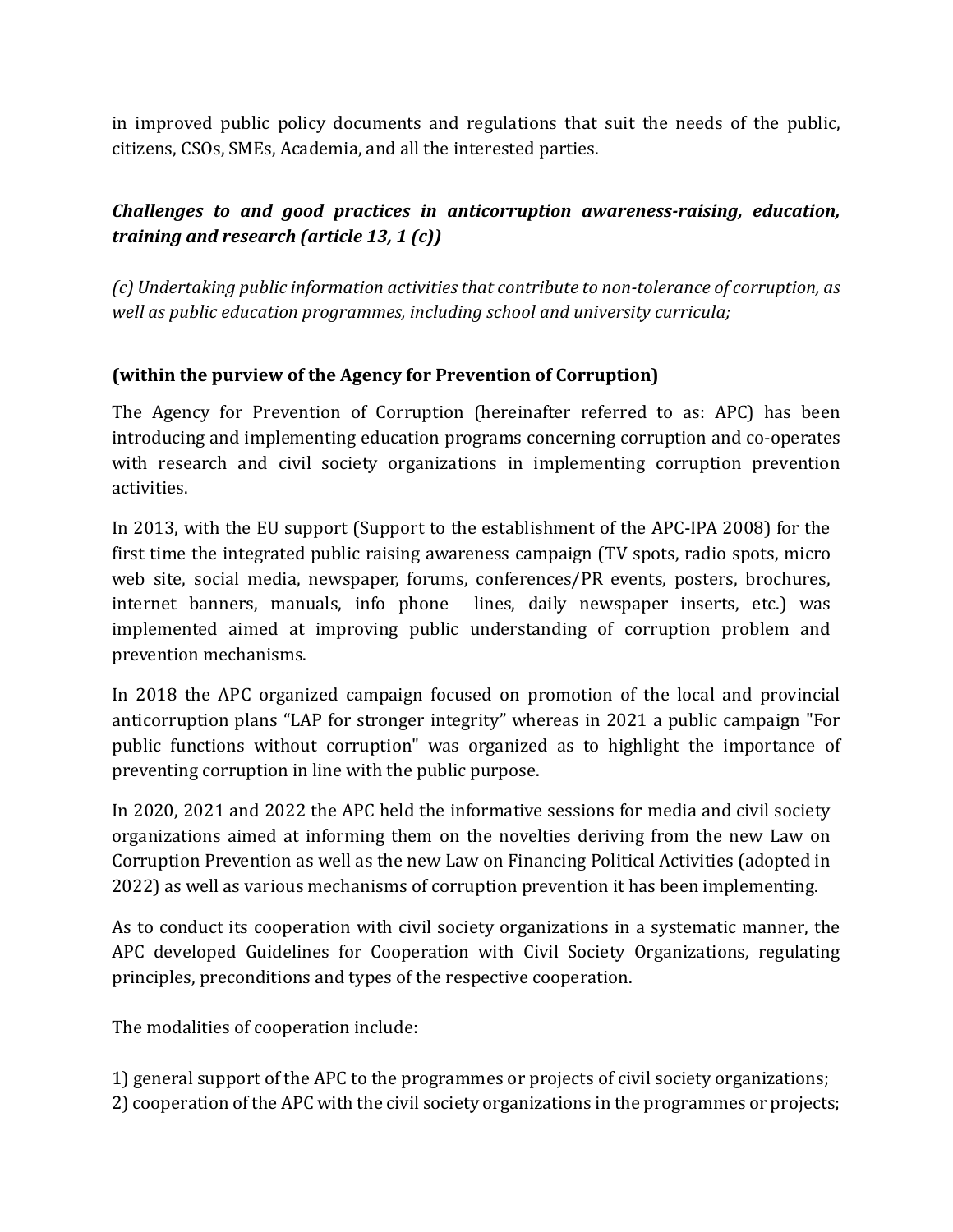3) partnership of the APC with the civil society organizations in the programmes or projects.

Support for civil society organizations realized through project funding is important for preserving continued participation of the civil society in the fight against corruption.

To date the APC has organized 13 public competitions for allocating grants to the civil society initiatives in the area of corruption prevention. The 14<sup>th</sup> public competition is currently underway. The respective support to the civil society, i.e. grants have also been envisaged by the Revised Action Plan for Chapter 23-subchapter Fight against Corruption.

Within the Twinning Project "Prevention and Fight against Corruption" in 2018 the Twinning (together with OSCE Mission to Serbia) experts drafted the Manual on Media Cooperation which offers guidance on the provision of information to news media, defined as information in any form provided to news and information media, and especially of information that has the potential to generate media attention, public interest, or inquiry.

Within the same Twinning IPA 2013 Project "Prevention and Fight against Corruption", the APC organized workshops for civil society organizations and media representatives with the aim of ensuring more accurate reporting on APC's activities, as well as better understanding of the role of the APC. The Twinning experts also drafted the analysis of cooperation between the APC and civil society organizations so as to identify potential obstacles as well as provide recommendations for its improvement and the insight into best practices of EU Members States on this matter. Civil society organizations also actively participated in this analysis after which a joint workshop was organized as to discuss the findings of the Twinning experts.

The APC also pays due attention to the youth involvement through various modalities, such as lectures, projects, competitions, joint activities, etc.

In the period 2010-2015 the APC organized competitions for primary, high school and university students in Serbia, inviting them to present their literary or journalist text, artwork, audio-visual work, and slogans on the given topic. The best works were given awards. These activities were focused on raising awareness of citizens, primarily pupils and their teachers, on the necessity for active involvement in fighting corruption. Schools, which had motivated and encouraged their pupils to participate in the competition several years in a row were awarded special prizes.

Within the project "Support to the ACA in Fight against Corruption" (implemented through technical assistance of the Norwegian Ministry of Foreign Affairs) the network of 42 interns was established in 2011 and 2012, consisting of young professionals, students of final study year or graduated students, selected from several faculties of social sciences. Six cycles of 4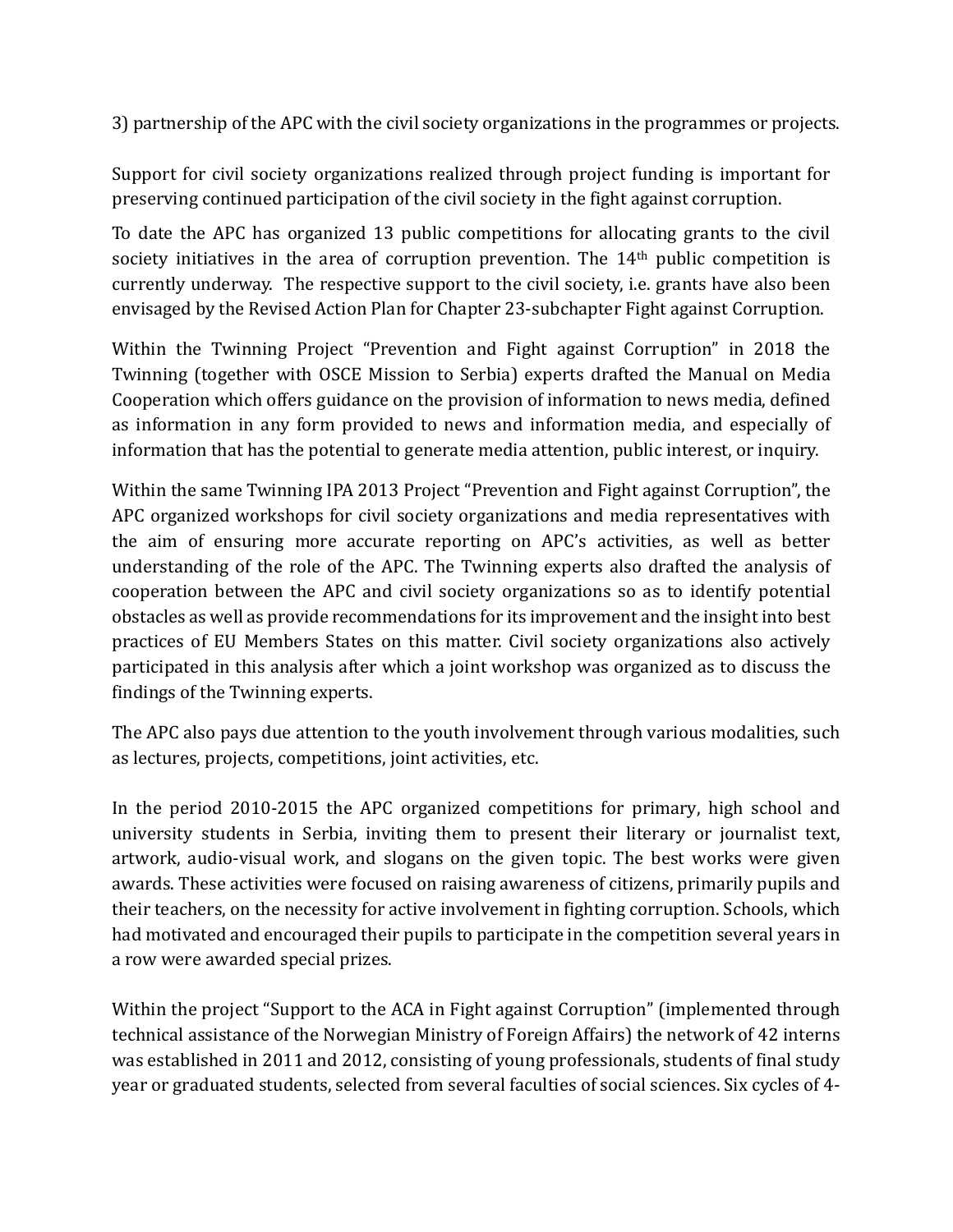month internship program (each encompassing 7 interns) were organized, with the aim of contributing to general and professional awareness raising on fight against corruption through the education. They attended various lectures organized by the APC on a regular basis, pertaining to issues such as corruption prevention, political party funding, complaints and whistle-blower protection, control and prevention of conflict of interest, asset declaration control, registers, international anti-corruption legal framework, public relations, state administration, etc. They also participated in everyday APC's activities and gained their first professional experience. This project component was focused on bringing closer the significance of fight against corruption to young people and encouraging them to take into account their possible future professional engagement in the respective area. Internship candidates not having passed the selection process were also offered a three day seminar program on corruption prevention mechanisms and an additional seminar was organized for other students who had expressed an interest in undertaking this kind of education in the meantime. Several former interns have been working full time in the APC ever since.

As a follow up activity of this project, group of interns and internship candidates from 2011 and 2012 was offered a three day training program, in the form of training for instructors, based on which a group of peer educators on fight against corruption would be formed. After the training, a team was formed consisting of 22 educators, whose primary activity was promoting a competition launched by the APC on the occasion of the International Anti-Corruption Day. The educators promoted the competition in primary schools and high schools in Belgrade. Some team members, who were also members of non-government youth organizations, took on the project idea, and applied for donations in partnership with the APC.

With the technical assistance of the USAID Justice Reform and Government Accountability Project, in 2013 the APC developed partnership with the civil society and some universities of social sciences and humanities aiming to increase the knowledge and awareness over anticooperation issues among students. Project paid special attention to prevention of corruption through organization of specialized training courses to students and recent graduates in the field of anti-corruption, and by establishing network of interns. Topics of the training modules pertained to corruption as a cultural, economic, and political phenomenon, captured state theory, Serbia's anti-corruption legal framework, money laundering, public procurement, audit of public finances, free access to information, etc. The program, called "Anti-corruption skills" lasted for two months and after the series of lectures and workshops students took an exam, assessing their knowledge. Based on the results of the exam, seven students were selected to join sponsored internship at the APC. The internship program has lasted for three months.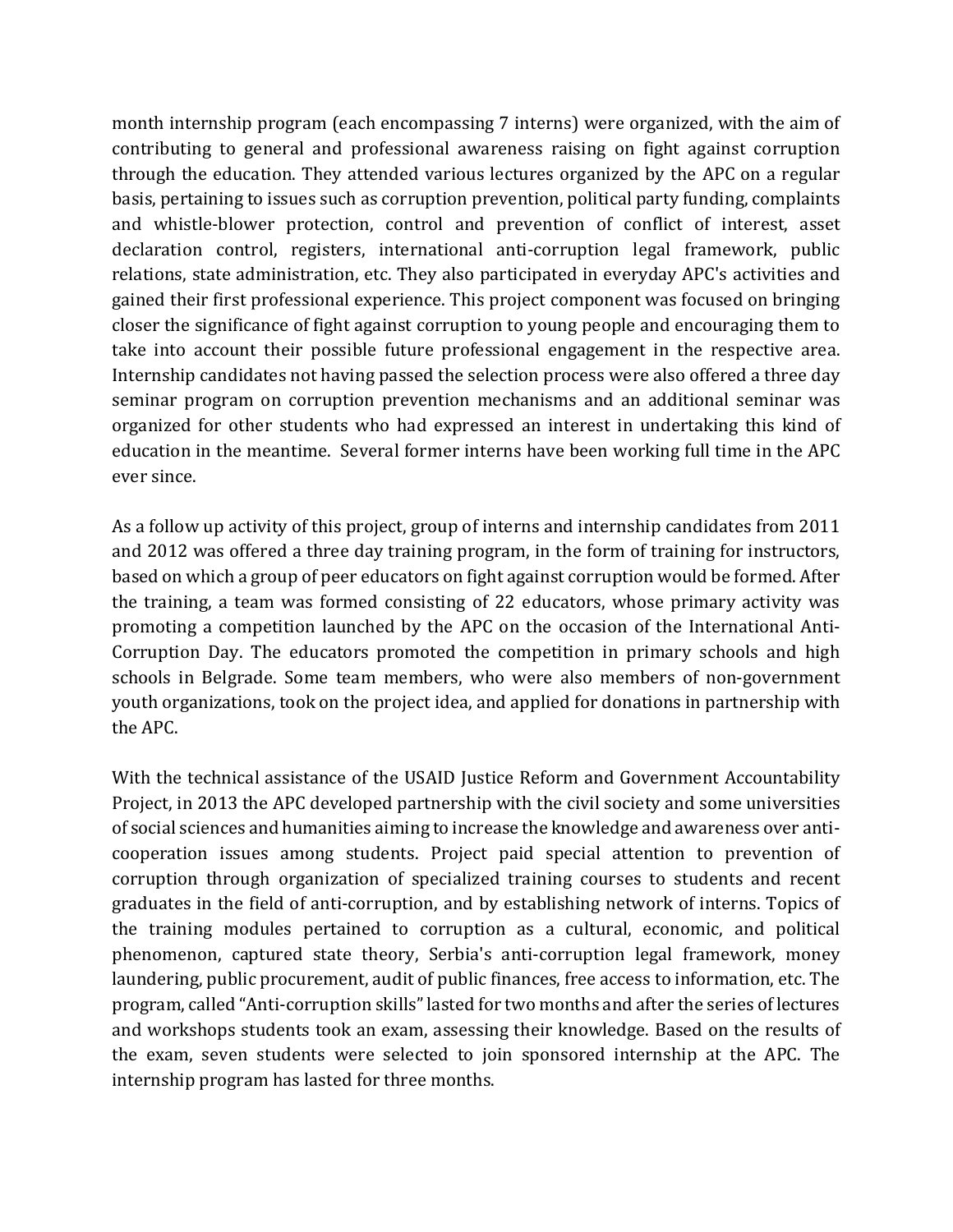Another example of youth involvement was the Project "Youth Sleuth: Engaging Serbia's Youth to Fight Corruption through Investigative Journalism and Social Media" (implemented through technical assistance of the UNDP) in 2012-2013, aimed at reducing corruption by raising public awareness and fuelling intolerance. In partnership with civil society organizations and the APC, young journalists conducted independent, non-offensive and professional research based on which they wrote and disseminated stories, case studies and investigative articles on corruption through web sites, blogs, Facebook, Twitter, etc. A group of nine students and at the same time highly motivated young journalists was competitively selected to intern in three highly renowned civil society organizations which deal with corruption issues. These students were to research corruption in Serbia in parallel with acquiring investigative journalism skills. Their publication through social media was to both uncover facts and mobilize outcry against corruption. The respective civil society organizations were capacitated to coach and counsel young journalists, to provide them with information and baseline for investigative stories and help them publishing stories through Internet and social networks. As a result of the research work of these students, 34 investigative stories and 12 research blogs have been published, produced by nine young journalists who have been trained about the fight against corruption and investigative journalism; relevant authorities have acted upon recommendations from investigative stories; comprehensive study about the university curricula on investigative journalisms has been developed. There was also a Facebook page within this project, notably "Mi-To ne damo" ("We don't give bribe"), having been administered by young journalists themselves.

Within the IPA 2013 Service Contract "Prevention and Fight against Corruption" the APC participated in so called anti-corruption classes focused on raising awareness about recognizing the corruption, learning how to address it as well as the importance of prevention and fight against corruption. Up to date four anti-corruption classes for highschool students titled "Break the Chain! Say NO to Corruption!" were organized throughout Serbia. More than 850 high-school students attended the pertinent classes.

In the period 2019-2022 the APC hosted three interns through the Project supported by the OSCE Mission to Serbia for a period of three and later six months during which the respective interns were able to work closely with the relevant sectors of the APC and get acquainted with all its competences. The APC also provided ethics and integrity training for all interns (including the ones who were hosted by other relevant institutions).

In cooperation with a civil society organization in 2022 the APC also delivered training to high school pupils as well as students on corruption prevention mechanisms.

Within its purview, the APC coordinates and conducts ethics and integrity trainings in public administration. These trainings have been conducted through various modalities: training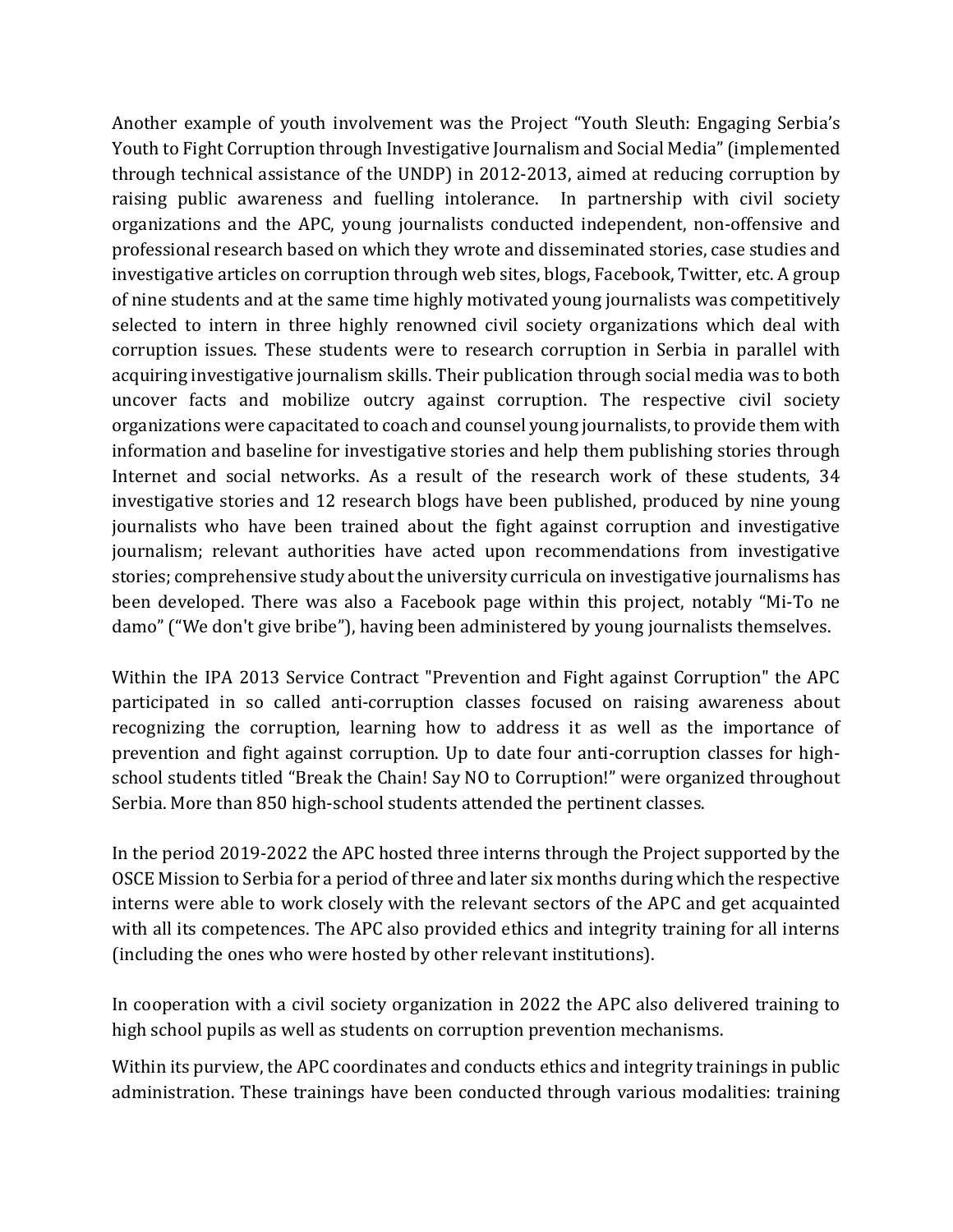for trainers, ethics and integrity trainings in cooperation with the National Academy for Public Administration, online ethics and integrity trainings.

As per the Article 99 of the Law on Corruption Prevention, the APC shall adopt and publish a training programme in the field of preventing corruption and strengthening integrity, as well as instructions on how to conduct the training. The APC shall professionally train the persons who will conduct the training. Public authorities shall conduct training of employees and managers, in accordance with the training programme and training instructions, and inform the APC in writing about the implementation of the training. The APC shall monitor the implementation of training in public authorities.

In accordance with the new Law on Corruption Prevention, the APC has adopted the Training programme in the field of preventing corruption and strengthening integrity as well as Instruction for conducting these trainings.

Training programme in the field of preventing corruption and strengthening integrity consists of four thematic chapters, as follows:

1) Values and role of employees in public authorities

- Values and relationship of values, morals and ethics:
- Integrity and the emergence of corruption at the personal level;
- The role of employees in public authorities;
- Code of Ethics guardian of ethics in the work environment;
- Organizational culture (Iceberg model);

2) Risk situations for the emergence of corruption in the work environment

- Public and private interest of employees, conflict of interest;

- Risk situations for the occurrence of corruption in the work environment: performing additional work, receiving gifts, handling information, concluding contracts;

- Rules for managing risk situations;

3) The role of the code of ethics in resolving ethical dilemmas

- Ethical dilemma;
- Analysis of the ethical dilemma and decision making;
- Use of a code of ethics in resolving dilemmas;
- Potter's model of solving ethical dilemmas;

4) Responsibility for ethical conduct

- Responsibility and responsible behavior in the work environment;
- Classification of responsible and irresponsible behavior quadrants of responsibility;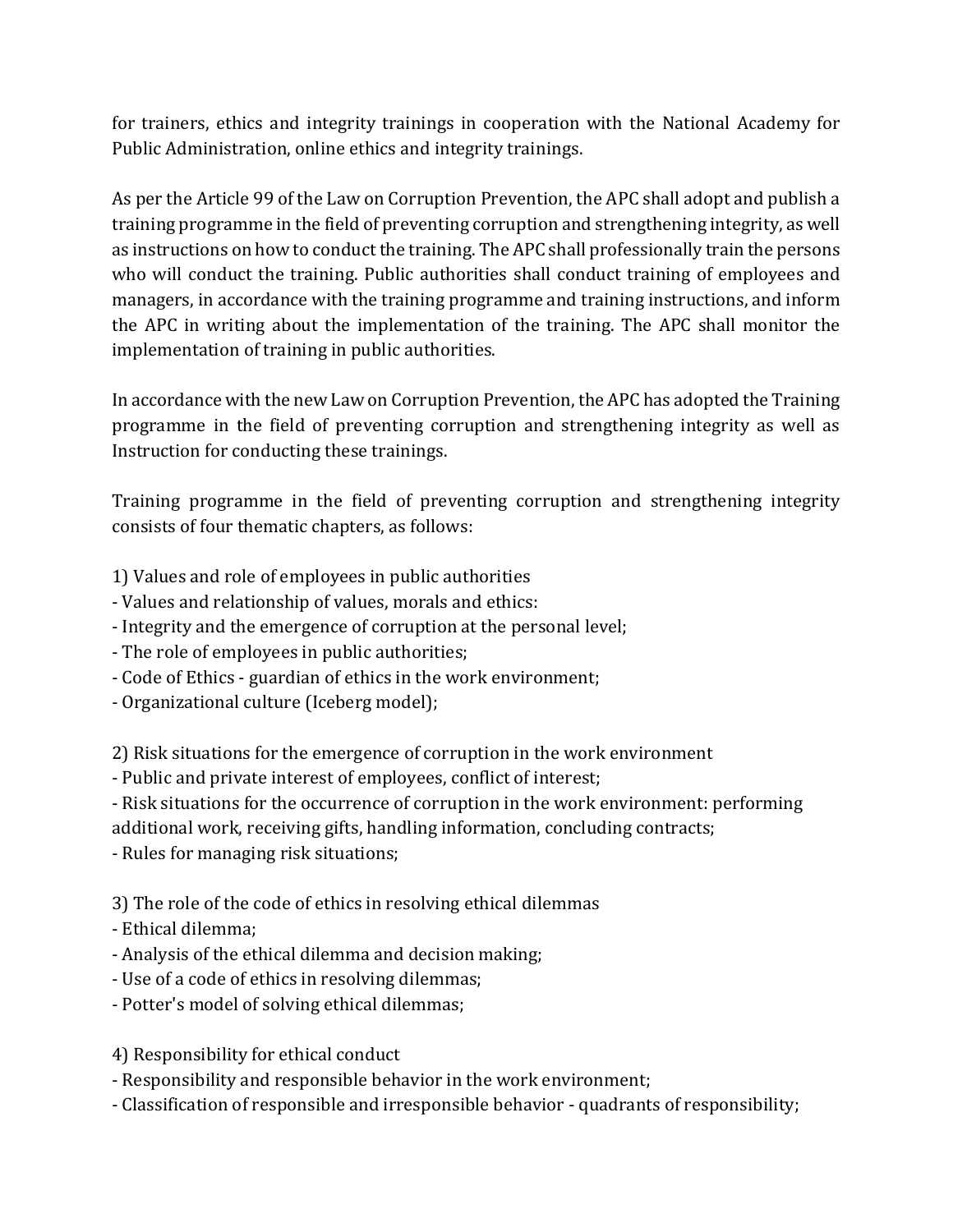- Transformation of irresponsible into responsible behavior - Bruce Gordon's scale of responsibility;

- Promoting ethical behavior and motivating employees to act professionally.

The goal of the implementation of the Training program is to improve the professional standards of conduct of public authorities' employees and is conducted through workshops, methods and techniques of interactive lectures, panel discussions, group work, case study analysis.

The expected outcomes of the trainings (as per the respective Training Programme) are that after the training participant is able to: identify and adopt values and differentiate between values, moral and professional ethics; define roles of employees in the public sector; use norms of Code of Ethics as guidelines for professional conduct; recognize the difference between public and private interest and define conflict of interest; implement conflict of interest management rules; recognize ethical dilemma situation in a working environment; analyze ethical dilemma situation based on Poter's model and make a decision in line with the Code of Ethics and other regulations; define responsibility in a working environment; recognize forms of responsible and irresponsible conduct in a working environment and indicate examples of such a conduct; follows and promotes positive models of conduct in a working environment.

The APC organizes two types of trainings on ethics and integrity:

- 1. Training on Ethics and Integrity (basic training)
- 2. Training for Trainers on Ethics and Integrity (advanced training)

Until the end of year 2021, altogether 50.250 user accounts at on-line learning platform were registered, out of which 40.340 participants successfully finished on-line training by passing tests.

The APC has also developed and published the Manual for Ethic and Integrity Training. As of 2014 the APC organized 15 ToTs on Ethics and Integrity with 187 trainers being educated to independently perform training on Ethics and Integrity.

With an aim to strengthen the public integrity regime as well as to raise awareness on the importance of avoiding conflict of interest, as of its establishment the APC has been organizing and implementing conflict of interest and asset and income declarations tailormade trainings for public officials. Trainings are aimed at informing public officials about their legal obligations related to avoidance and reporting of conflict of interest as well as asset and income declaration procedure. In cooperation with the National Academy for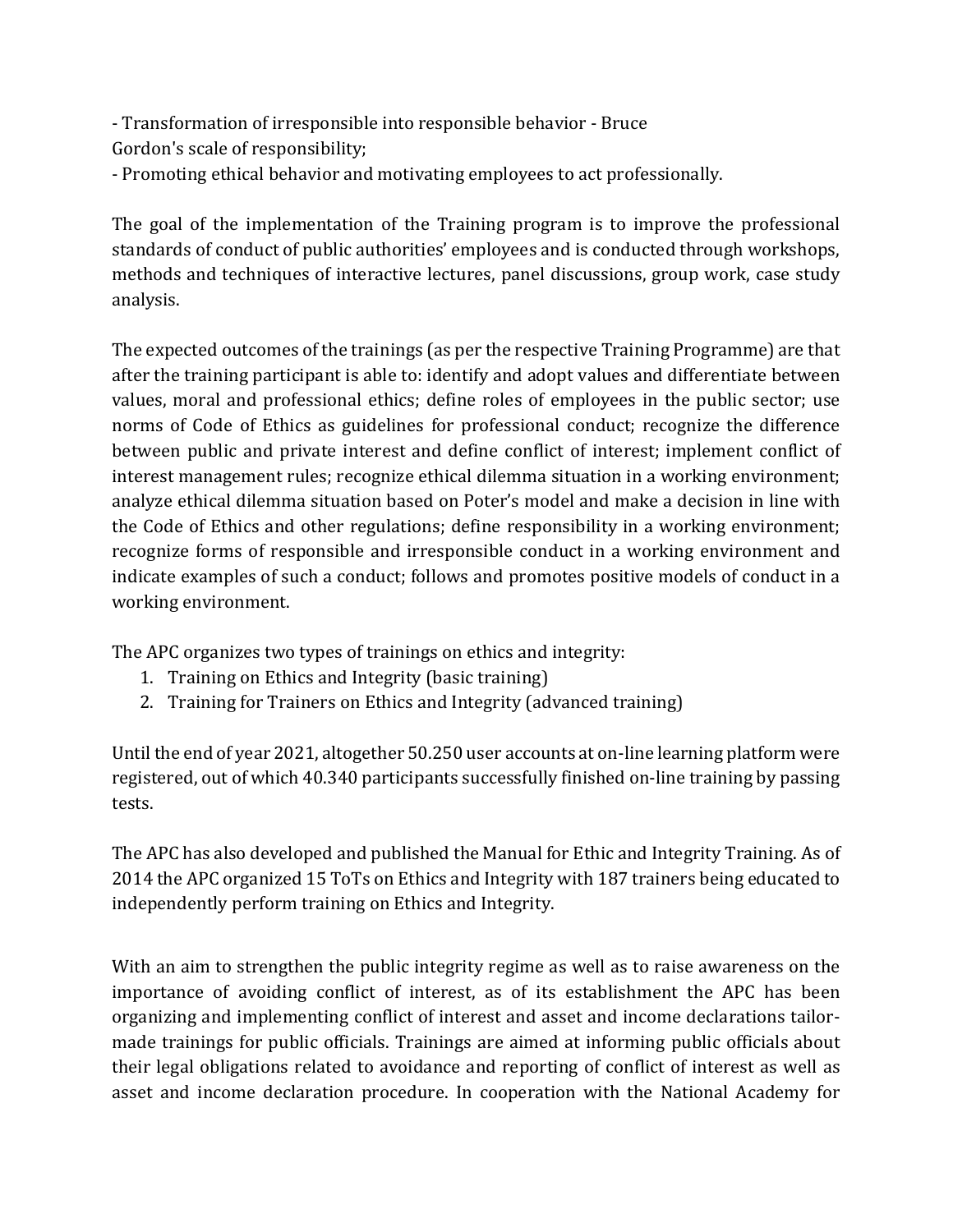Public Administration the APC has also been organizing trainings on preventing conflict of interest and asset and income declarations for public sector employees.

The APC drafted several publications such as Guide for Officials, and Guide through the practice, containing obligations of officials stemming from the law. The APC also drafted the Manuals for Officials in line with the new Law on Corruption Prevention (in 2020) and the Law on Amendments and Supplements to the Law on Corruption Prevention (in 2021).

As a preparation for implementation commencement of the Law on Corruption Prevention, with the support of the USAID Government Accountability Initiative in 2020 the APC has also drafted the Manual for Recognizing and Managing Conflict of Interest and Incompatibility of Offices aimed at strengthening integrity of public officials and public authority bodies. The Manual should serve public officials and general public to get acquainted with: (1) the rules on preventing conflict of interest; (2) restrictions related to discharging other offices or activities; (3) the guidelines and advice on means to identify risks for occurrence of conflict of interest i.e. conflict of interest related red flags; (4) situations and activities which must be circumvented as well as (5) what should be done in case public officials find themselves in such situations or in case they learn about or possess information that somebody else has found themselves in such situations. The respective Manual was also updated as per the amendments to the Law on Corruption Prevention (in 2021). Furthermore, in 2020, after the commencement of the implementation of the Law on Corruption Prevention, the APC developed a video material on conflict of interest.

At its YouTube channel MyIntegrity, the APC has also released educational movies, related to asset and income declarations, instructions on how to fill in asset and income declaration, gifts, registries, seven educational video materials dealing with the APC, Values of Public Sector Employees, Accountability Hierarchy, Ethical Dilemmas, Integrity, Gifts and Conflict of Interest as well as educational movie on lobbying.

The APC also organizes trainings for lobbyists as per the Law on Lobbying as well as ethics and integrity training for MPs in accordance with the Code of Conduct for MPs in cooperation with the Ethics Commission.

## **(within the purview of the Ministry of Interior)**

During 2018, the Ministry of the Interior adopted the following bylaws related to the prevention of corruption:

Rulebook on the manner of performing internal control,